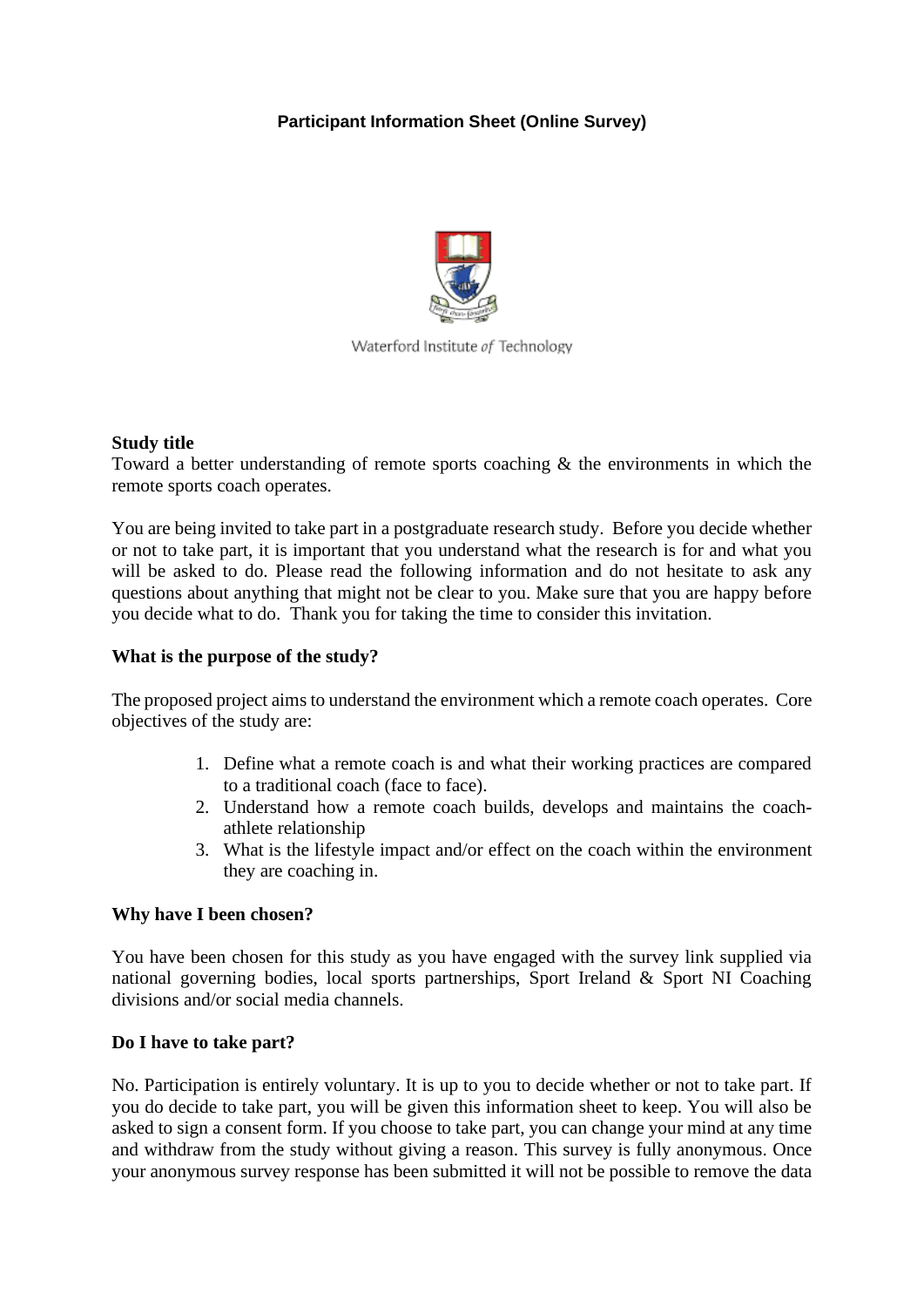from the dataset, this is due to the anonymous collection methods and the IP address function within the software being disabled.

#### **What do I have to do?**

As a participant of this study, you will be required to fill out an online survey of approximately 20 questions and 4 rating scales. The survey will take on average 10-15 minutes to complete. Once completed, you will be given the option to submit your details if you are willing to be contacted for phase 2 of the proposed research, this will be explained at the end of the survey.

The key themes covered in the survey are:

- Baseline demographic information in relation to remote coaches.
- Sport coached & experience.
- Coach-athlete relationship appraisal.
- Common working practices.
- Measures of work-related stress

# **Risks and/or disadvantages?**

As you are required to only answer questions anonymously there shall be no risk involved whilst participating in this study.

## **Are there any possible benefits in taking part?**

By taking part in this study, you are potentially helping researchers identify new information within the endurance coaching domain.

# **What if new information becomes available?**

If new information becomes available during the course of the study, you will be kept informed, and any options or requests/requirements will be fully explained. New information could result in termination of the study, withdrawal of certain participants and/or modification of the study.

# **What happens when the study ends?**

Once the study has ended, you will no longer be required as a participant. If you have any questions or queries regarding the study once it is completed or if you are interested in finding out the outcome of the study then do not hesitate to ask the researchers involved.

# **What if something goes wrong?**

Although very unlikely, in the event that something goes wrong the Institute has in place procedures for reporting, investigating, recording, and handling adverse events. Participant complaints will be taken seriously and should be made to the Chief Investigator who will take the appropriate course of action.

# **How will my data be treated and will my taking part in this study be kept confidential?**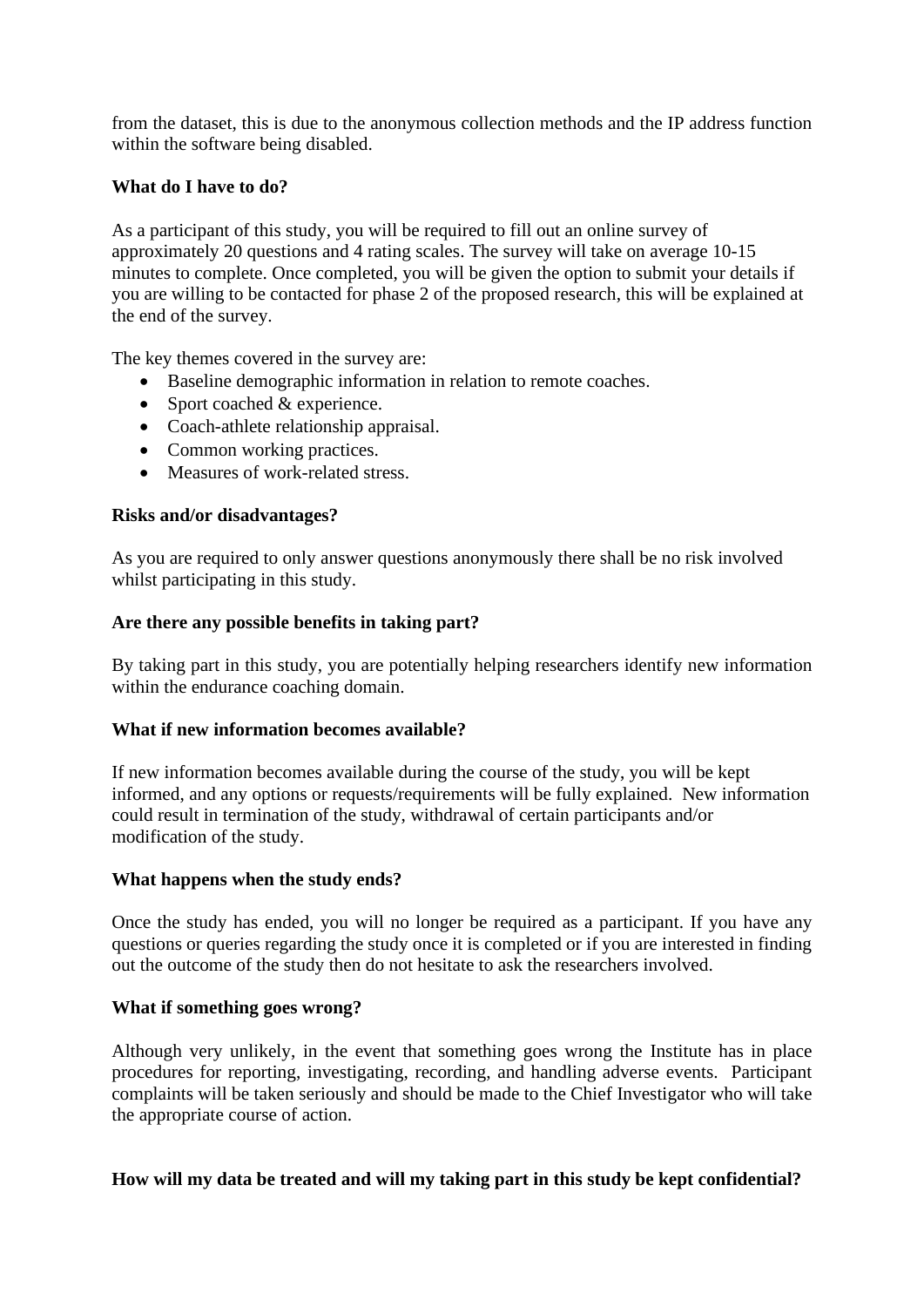All data collected will be treated with the strictest of confidence, according to the principles outlined in the General Data Protection Regulation (GDPR; 2018). Specifically, data will be securely stored on a password-protected/encrypted device or computer and only the named researchers will have access to this information. The anonymity and privacy of those who participate in the research will be respected. Only necessary/relevant personal information on participants will be kept and this will be held in the strictest of confidence. For those not wishing to further their involvement within the research project this survey is fully anonymous with no personal data needed.

# **Privacy notice and sponsor compliance with GDPR and the Data Protection Act 2018**

Waterford Institute of Technology is the managing organisation for this study, and we will use information gathered from you and/or your records in order to carry it out. We will act as the data controller, which means that we are responsible for looking after your information and using it properly, as stipulated in GDPR and the Data Protection Act 2018.

Watford Institute of Technology will store data in line with W.I.T's Data Retention Schedule (2020) research data/findings will be retained within relevant School Research Institute/Centre/Group for 10 years from submission of final report. Personal data will be anonymised as soon as possible in accordance with W.I.T's Data Retention Schedule (2020) and shall be kept for no longer than is necessary for the purposes for which it is being processed in accordance with GDPR regulation.

You can find out more about how we look after your information at:

#### [https://www.wit.ie/about\\_wit/documents\\_and\\_policies/staff\\_data\\_protection](https://www.wit.ie/about_wit/documents_and_policies/staff_data_protection)

As an Institute we use personal identifying information to conduct research to review and improve people's health, wellbeing and care, the services they use and our understanding of the world in which we live. As a publicly funded organisation, we have to ensure that it is in the public interest when we use personal identifying information from people who have agreed to take part in research. This means that when you agree to take part in a study, we will use your data to conduct the research and analyse the information and findings.

We need to manage your information in specific ways in order for the research to be reliable and accurate and therefore your rights to access, change or move your information are limited. You should note that if you withdraw from the study, we will keep the information about you that we have already obtained. To safeguard your rights, we will use the minimum personal identifying information possible.

Health, care, and other human research should serve the public interest, which means that we have to demonstrate that our research serves the interests of society as a whole. We do this by following Institute and appropriate Irish policies and codes of practice. The only people in the University who will have access to your personal identifying information will be those who need to contact you for the study or to carry out audits of the research.

If you wish to raise a complaint on how we have handled your personal data, you can contact our Data Protection Co-Ordinator who will investigate the matter. If you are not satisfied with